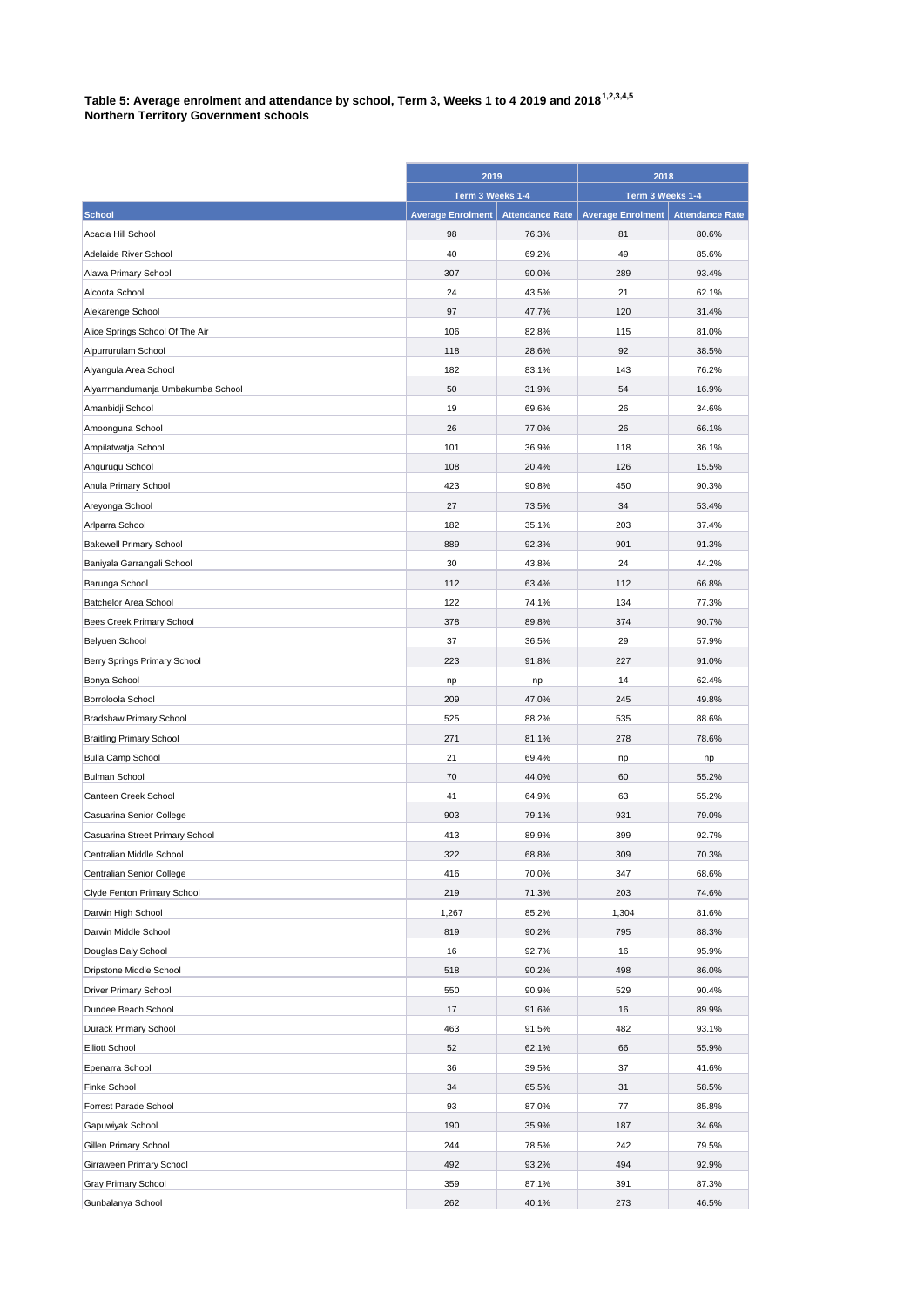|                                                 | 2019<br>Term 3 Weeks 1-4 |                        | 2018<br>Term 3 Weeks 1-4 |                        |
|-------------------------------------------------|--------------------------|------------------------|--------------------------|------------------------|
|                                                 |                          |                        |                          |                        |
| <b>School</b>                                   | <b>Average Enrolment</b> | <b>Attendance Rate</b> | <b>Average Enrolment</b> | <b>Attendance Rate</b> |
| <b>Haasts Bluff School</b>                      | 30                       | 54.5%                  | 35                       | 49.3%                  |
| Harts Range School                              | 61                       | 41.3%                  | 59                       | 52.9%                  |
| Henbury School                                  | 139                      | 82.1%                  | 135                      | 81.7%                  |
| Howard Springs Primary School                   | 295                      | 85.5%                  | 291                      | 86.8%                  |
| Humpty Doo Primary School                       | 380                      | 88.8%                  | 420                      | 90.7%                  |
| Imanpa School                                   | 15                       | 63.5%                  | 17                       | 68.4%                  |
| Jabiru Area School                              | 205                      | 72.7%                  | 194                      | 75.4%                  |
| Jilkminggan School                              | 82                       | 65.5%                  | 81                       | 56.6%                  |
|                                                 | 315                      |                        | 339                      |                        |
| Jingili Primary School                          |                          | 87.8%                  |                          | 91.5%                  |
| Kalkaringi School                               | 169                      | 44.6%                  | 161                      | 47.3%                  |
| Karama Primary School                           | 189                      | 81.3%                  | 202                      | 82.8%                  |
| Katherine High School                           | 543                      | 63.9%                  | 602                      | 58.8%                  |
| Katherine School Of The Air                     | 194                      |                        | 162                      |                        |
| Katherine South Primary School                  | 342                      | 85.4%                  | 385                      | 87.4%                  |
| Kiana School                                    |                          |                        |                          |                        |
| Kintore Street School                           | 51                       | 75.2%                  | 54                       | 66.9%                  |
| Lajamanu School                                 | 188                      | 27.9%                  | 181                      | 46.1%                  |
| Laramba School                                  | 65                       | 53.5%                  | 55                       | 53.0%                  |
| Larapinta Primary School                        | 352                      | 86.0%                  | 394                      | 85.3%                  |
| Larrakeyah Primary School                       | 491                      | 93.3%                  | 485                      | 92.9%                  |
| Leanyer Primary School                          | 587                      | 90.6%                  | 579                      | 88.1%                  |
| Ludmilla Primary School                         | 104                      | 78.4%                  | 95                       | 83.7%                  |
| MacFarlane Primary School                       | 210                      | 63.8%                  | 211                      | 63.5%                  |
| Malak Primary School                            | 238                      | 77.5%                  | 231                      | 86.0%                  |
| Mamaruni School                                 | 53                       | 52.3%                  | 56                       | 51.9%                  |
| Maningrida College                              | 619                      | 27.6%                  | 505                      | 34.8%                  |
| Manunda Terrace Primary School                  | 190                      | 78.8%                  | 183                      | 83.2%                  |
| Manyallaluk School                              | 21                       | 48.2%                  | 28                       | 46.1%                  |
| Mataranka School                                | 34                       | 83.2%                  | 32                       | 79.1%                  |
| Mbunghara School                                | 16                       | 68.7%                  | 15                       | 74.7%                  |
| Middle Point School                             | 20                       | 70.2%                  | 21                       | 94.4%                  |
| Milikapiti School                               | 62                       | 66.0%                  | 67                       | 57.8%                  |
| Milingimbi School                               | 347                      | 27.0%                  | 332                      | 40.6%                  |
| Millner Primary School                          | 215                      | 77.3%                  | 216                      | 81.0%                  |
| Milyakburra School                              | 15                       | 26.6%                  | 17                       | 28.7%                  |
| Minyerri School                                 | 158                      | 54.9%                  | 148                      | 53.0%                  |
| Moil Primary School                             | 204                      | 89.1%                  | 200                      | 86.7%                  |
| Moulden Primary School                          | 291                      | 76.8%                  | 312                      | 75.8%                  |
| Mount Allan School                              | 61                       | 40.9%                  | 56                       | 42.2%                  |
|                                                 | 14                       | 30.0%                  |                          |                        |
| Mulga Bore School                               | 20                       | 44.7%                  | np                       | np                     |
| Murray Downs School                             |                          |                        | 15                       | 47.5%                  |
| Mutitjulu School                                | 47                       | 40.5%                  | 41                       | 48.8%                  |
| Nakara Primary School                           | 608                      | 89.4%                  | 596                      | 90.3%                  |
| Nemarluk School                                 | 165                      | 87.0%                  | 153                      | 86.3%                  |
| Neutral Junction School                         | 23                       | 60.5%                  | 23                       | 45.4%                  |
| Newcastle Waters School                         | 18                       | 52.1%                  | 19                       | 57.0%                  |
| Nganambala School                               | 29                       | 75.0%                  | 29                       | 82.2%                  |
| Nganmarriyanga School                           | 114                      | 49.6%                  | 163                      | 33.6%                  |
| Ngukurr School                                  | 295                      | 42.9%                  | 272                      | 45.0%                  |
| Nhulunbuy High School                           | 297                      | 79.6%                  | 294                      | 75.2%                  |
| Nhulunbuy Primary School                        | 466                      | 81.3%                  | 435                      | 80.6%                  |
| Nightcliff Middle School                        | 321                      | 85.6%                  | 282                      | 84.8%                  |
| Nightcliff Primary School                       | 660                      | 88.4%                  | 616                      | 92.2%                  |
| Northern Territory School of Distance Education | 519                      | 100.0%                 | 465                      | 100.0%                 |
| Ntaria School                                   | 203                      | 47.2%                  | 168                      | 56.0%                  |